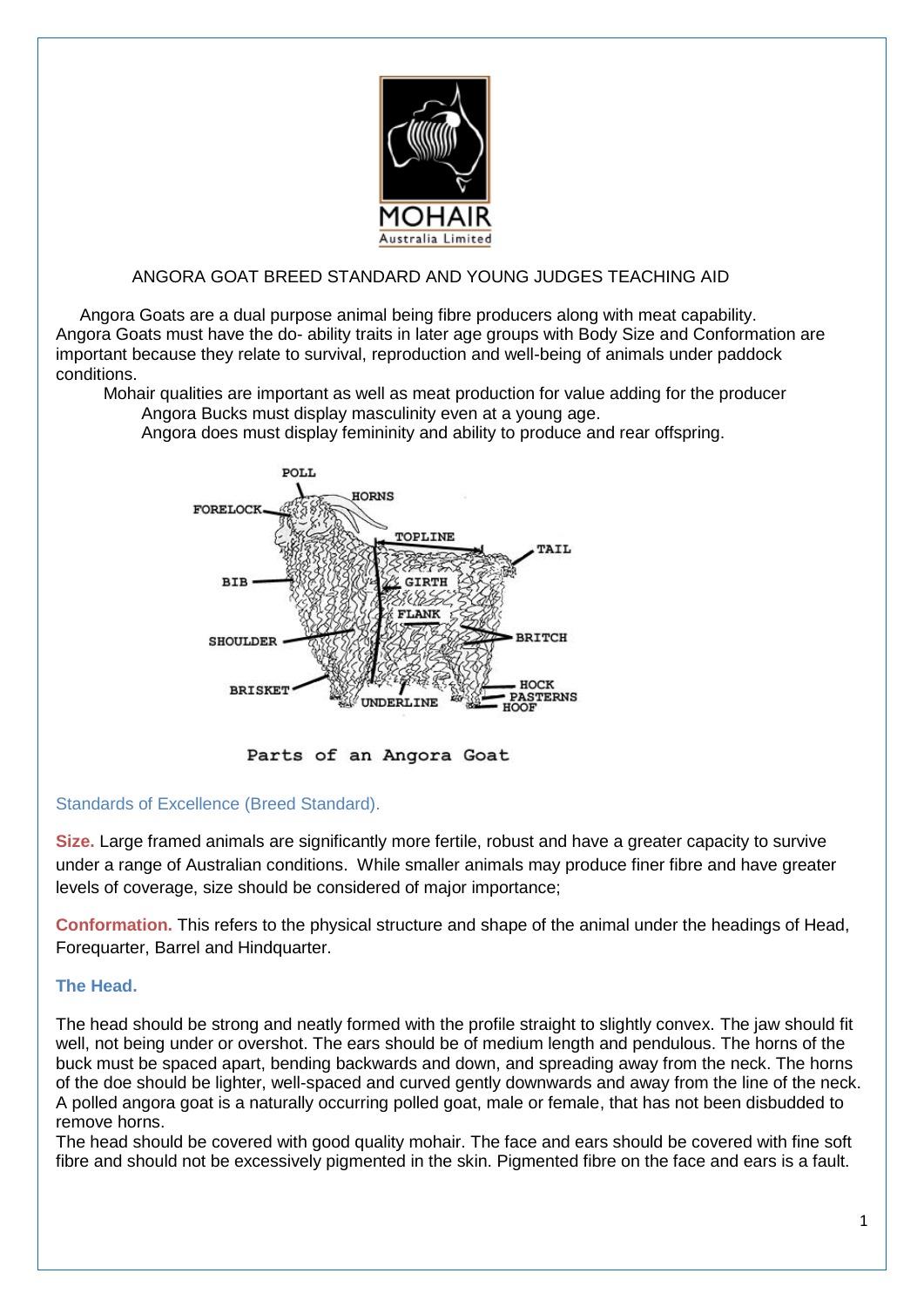## **Buck Head**





## **Doe Head**





## *Major faults.*

- Excessive overshot or undershot jaw.
- Black fibre in spots.
- Straight, long, harsh hair on poll.
- Faults. Weak, narrow and angular head.
- Coarse kempy hair on the face and ears.
- Teeth failing to meet the dental pad squarely.
- Excessive pigmentation on the face, ears and horns.
- Folded ears.
- Muffled face.
- Curled or poorly shaped horns, especially if close to the neck which would interfere with shearing.
- Straight and closely spaced horns.

## *The Forequarter and legs.*

The neck should be of medium depth, broad and fit neatly into the shoulders.

The chest should be broad and deep. The withers should be broad and firm with good muscling . The foreleg should be strong and straight with good bone.

The upper leg should be well muscled. The pasterns should be firm and well formed.

#### *Major faults.*

- Weak pasterns allowing the dewclaw to touch the ground.
- One or both hooves turned in or out more than 45 degrees.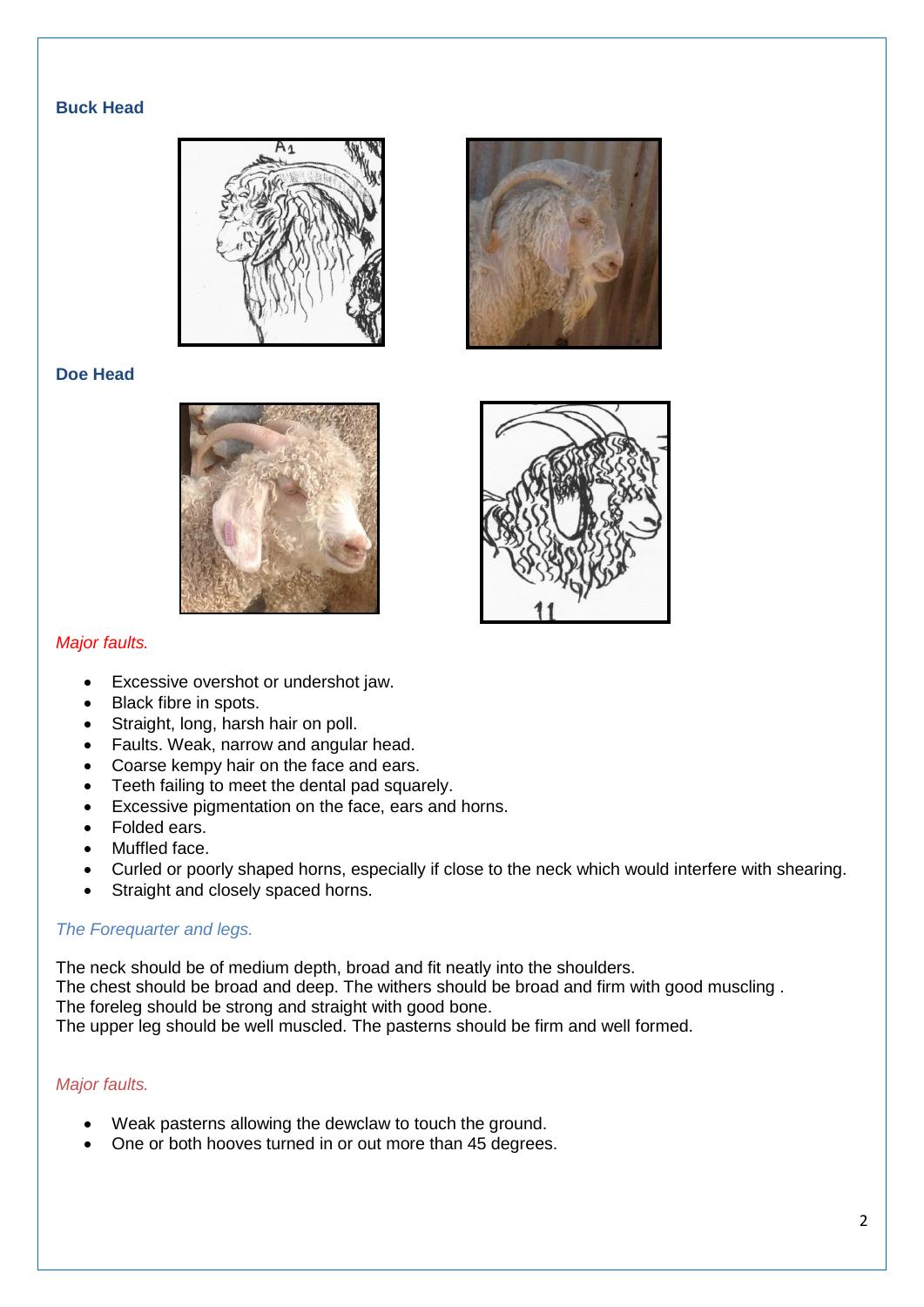### *Faults.*

- Narrow chest.
- Hollow behind the shoulders.
- Loose shoulder blades.
- Crooked legs. Fine bone.
- Weak pasterns. Splayed hooves.

## *The Barrel.*

The barrel should be long with the back strong and relatively level. The loins should be broad and strong with good eye muscle. The barrel should be large and deep with the ribs well sprung. Faults.

- Short back.
- Back roached or hollow.
- Lack of depth of body.
- Narrow and slab-sided body.

#### *Hind Quarters and legs.*

The rump should be broad and reasonably level. There should be good space between the pin bones. The thighs should be well fleshed. The hind legs should be strong and the animal standing square. The pasterns should be firm, and the hooves well formed.

The tail should be straight, well-formed and covered with good quality mohair.

The sexual organs should be complete and well formed. The doe should have two functional teats.

Supernumerary teats not to be of a size or shape as to interfere with suckling.

The buck must have two testes of approximately equal size. The scrotum should not be excessively split.

#### *Disqualification Faults.*

- Missing testicles (cryptorchidism).
- Juvenile testes in mature bucks. Abnormal genitalia on does.

## *Faults.*

- Excessive sloped or "Goose" rump.
- Narrow hindquarters.
- Cow hocks. Sickle hocks.
- Weak pasterns. Splayed hooves.
- Crooked tail or tail covered with coarse hair. Scrotum split more than one half.
- Uneven or small testes.